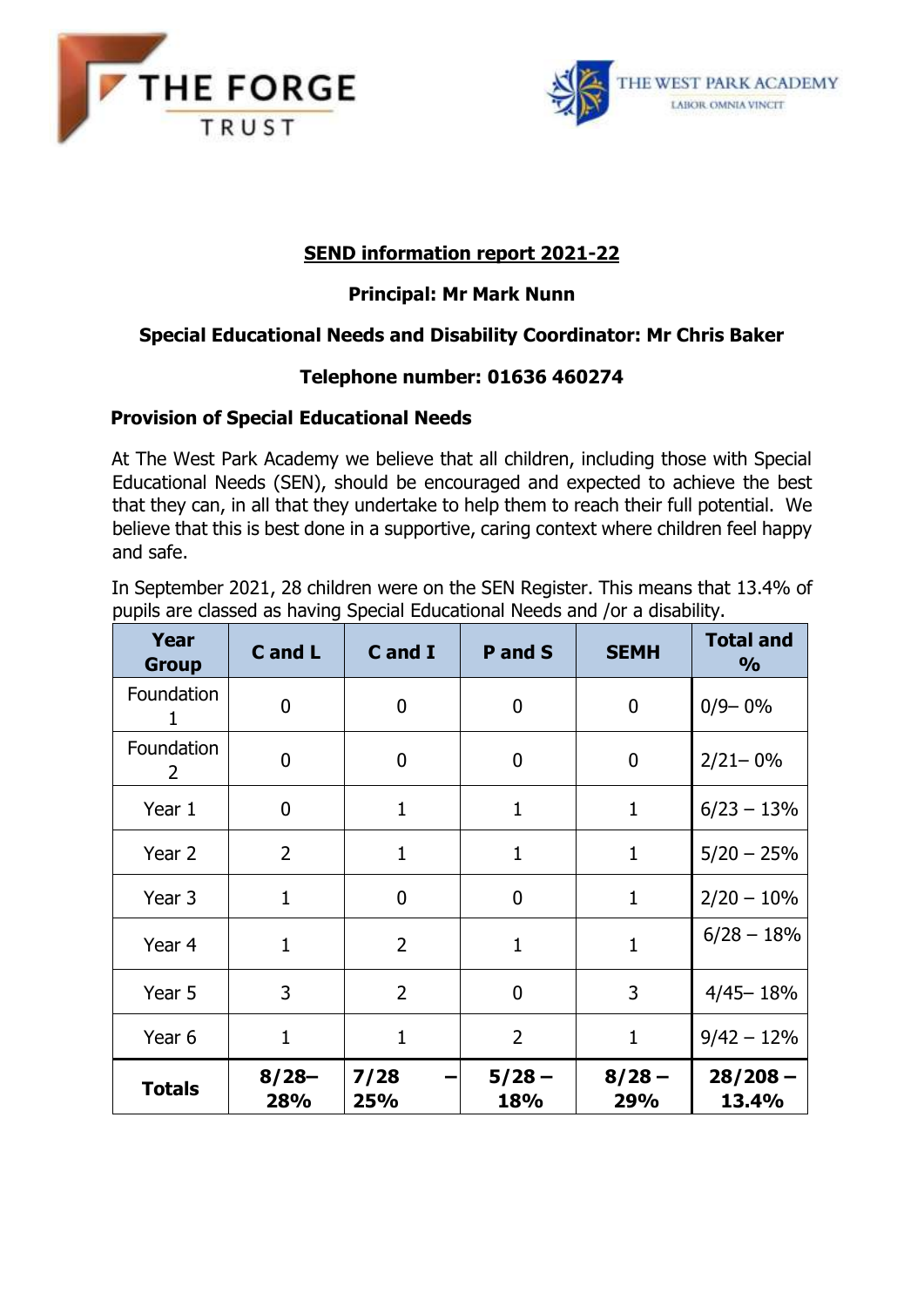## **Identification of pupils with SEN**

The West Park Academy recognises that a child has SEND if they have a learning difficulty or disability which calls for special educational provision to be made for them. For a child to be classed as SEN they will meet one or more of the criteria below:

- If their main need type is Cognition and Learning, they will be working at least 2 years behind their chronological age as well as making no or limited progress. Please note this is only used as an indicator and children will be assessed on a case by case basis. When considering children who are new to the academy, whether in the Early Years or from another setting, children will be given a suitable timescale for transition and be assessed before they are identified as having additional Cognition and Learning needs.
- Their additional need will require reqular additional support on a long term basis in order for them to be able to access the same educational facilities of other children.
- Children who receive HLN or AFN funding and therefore require more than £6000 (from schools funds) being spent on them in order for their needs to be met.

The Code of Practice 2014 says that a young person has special educational needs if they have a learning difficulty or disability that means that they need additional support in school to carry out the same activities as other children their age.

Our SEN policy and our practice have been created alongside the Code of Practice 2014, the SEN and disability Act (amended 2001), Index for Inclusion (updated 2001) the Equality Act (2010).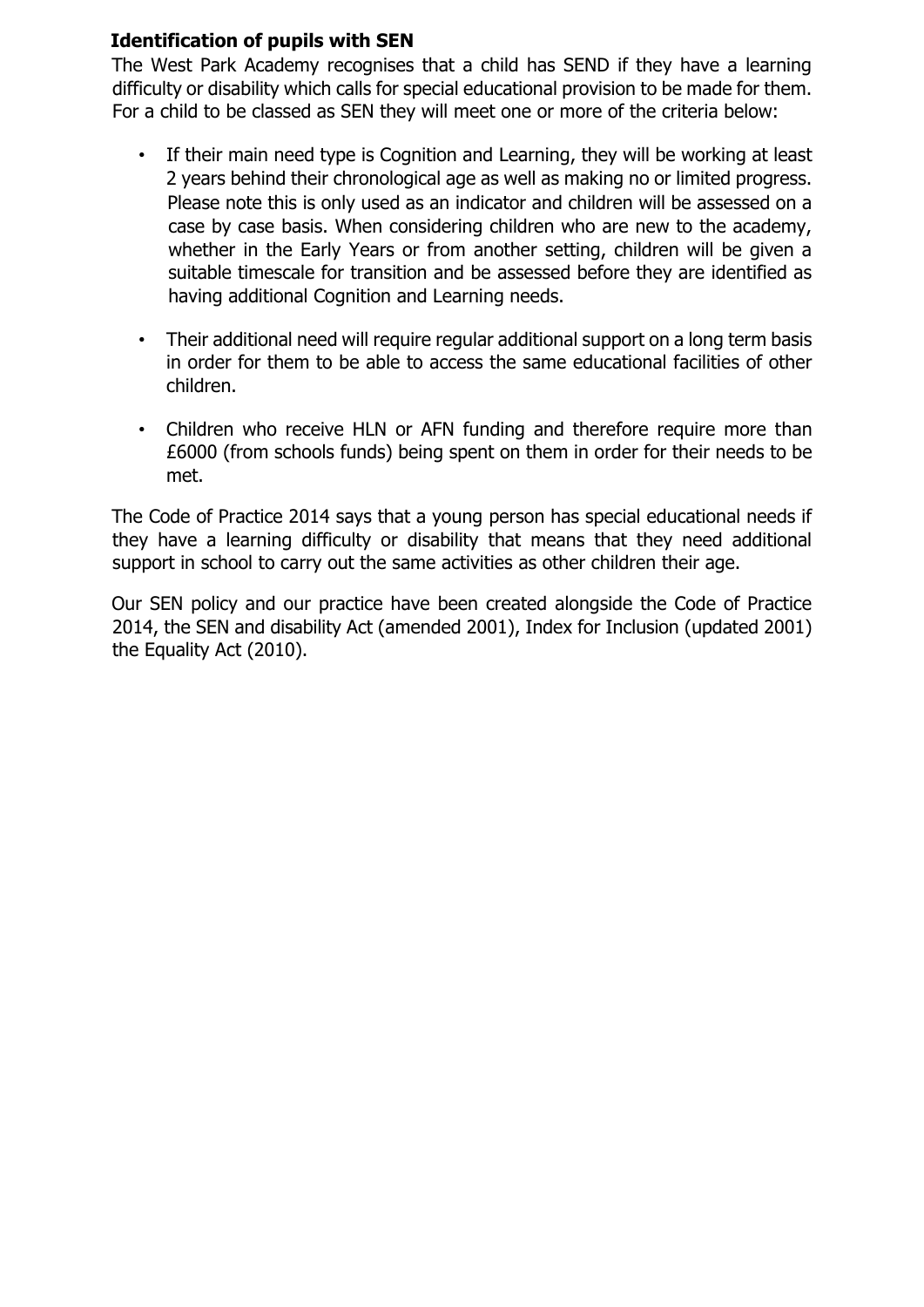Please see your **child's class teacher.** He/she will monitor the concern and ask for advice from Mr Baker if necessary.



When children arrive from other schools, the SENCO ensures that any SEND records and assessments are shared with the new teacher and teaching assistant. Where necessary, further assessment is carried out.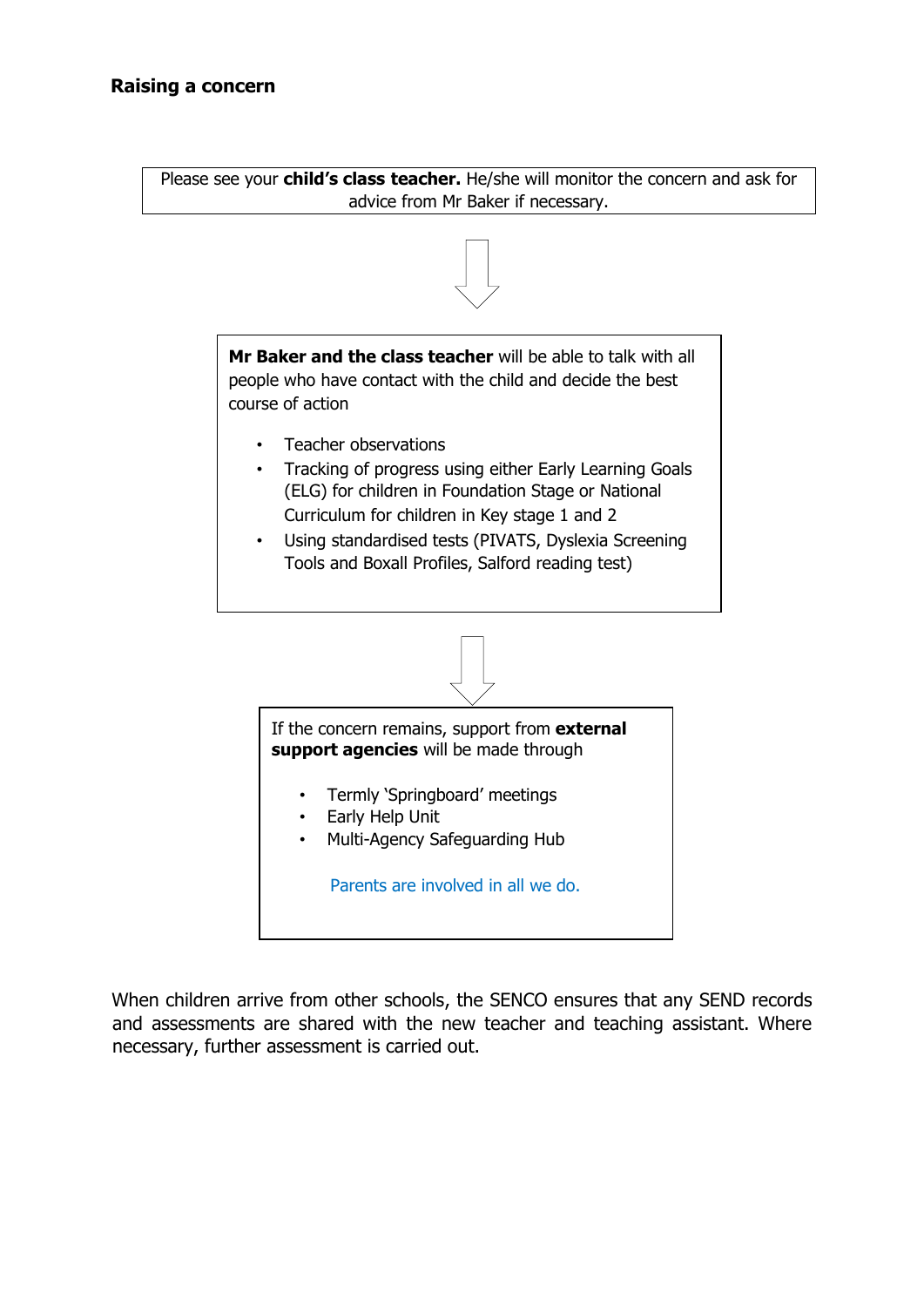## **Assessment**

As well as the assessment procedures that are followed for all children at The West Park Academy, children with SEND might also be assessed using PIVATS which measures small steps of progress. There are also a number of other assessments used in school to identify gaps in learning and to identify future targets. These are listed below:

- GL Dyslexia Screener
- GL Dyslexia Portfolio
- Boxall Profile
- WELCOMM Speech and Language Assessment Tool
- Salford Reading test
- BPVS
- Schonelle
- Sensory checklist
- Environmental Audit
- AET Autism Progression Framework
- Autism indicator checklist
- ADHD indicator checklist
- Language development checklist

## **Effectiveness of Provision**

The SENCO at The West Park Academy works closely with a range of support services in Nottinghamshire and colleagues within the trust. This enables us to call upon to advice, support and training on SEND to ensure effective support and provision.

In our school we work with the following agencies:

- Schools and Families Support Service
- Occupational Therapy
- Physiotherapy
- Primary Social and Emotional Development team
- Education Psychology Service
- Physical Disability Support Service
- Specialist teachers for sensory impairments
- CAMHS
- Targeted Support
- Children's Bereavement Centre
- Early Help Unit
- Casey Counselling
- The Family Service
- The Children's Centre  $\Box$  Children's Social Care
- Health (school nurse, community paediatricians, epilepsy and diabetic specialists)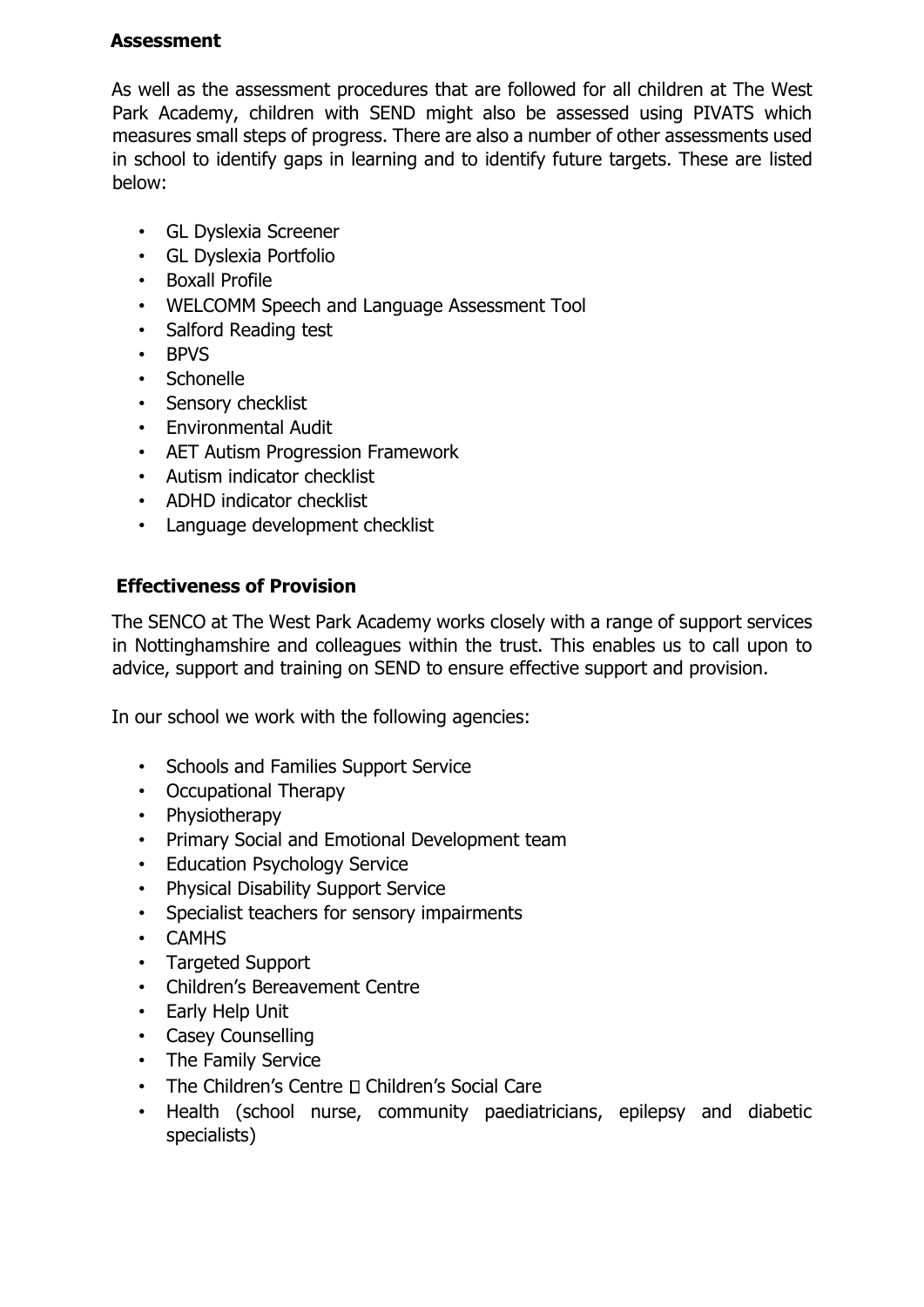## **Other Schools and Colleges**

Schools in Nottinghamshire are grouped together in what we call 'families of schools'. The West Park Academy is part of the Ashfield Family and Mr Baker works closely with Christine Turner who is the Ashfield Family SENCo. The aim of the Family of School network is to:

- Secure successful transition
- Develop links across subjects
- Plan training events for staff
- Share expertise and good practice
- Ensure that there is moderation across the family in terms of funding for children with SEND.

The SENCo is also responsible for reporting to the Principal and SEND trustee each term on progress the children have made and training issues that have been identified or completed.

Mr Baker is responsible for the management of teaching assistants in school and they meet each month to discuss new developments, training opportunities or issues that may have arisen.

## **Working with parents**

Communicating with parents is essential, as a team around the child is better placed to provide support and encouragement than an individual.

At all stages of the special needs process, the school keeps parents fully informed and involved. We take account of the wishes, feelings and knowledge of parents/carer at all stages. We encourage parents to make an active contribution to their child's education.

This is done by a number of ways;

- Home/school diaries
- Meet and greet before and after school
- Termly review meetings
- Telephone/text contact
- Termly parent consultation meetings with the class teacher

### **Inclusion of all pupils**

When planning units of work, all teachers plan work with the individual children in mind. The class teacher's planning is evaluated each half term and feedback is given. A work scrutiny takes place at least every term to assess the learning that is taking place.

All children are assessed formally (every 6/7 weeks) and informally (lesson by lesson) and this provides the school with detailed information on progress and attainment.

The school curriculum is regularly reviewed by the school leadership team to ensure that it promotes the inclusion of all pupils. This includes learning outside the classroom. **All** pupils are encouraged to participate in the school residential programmes.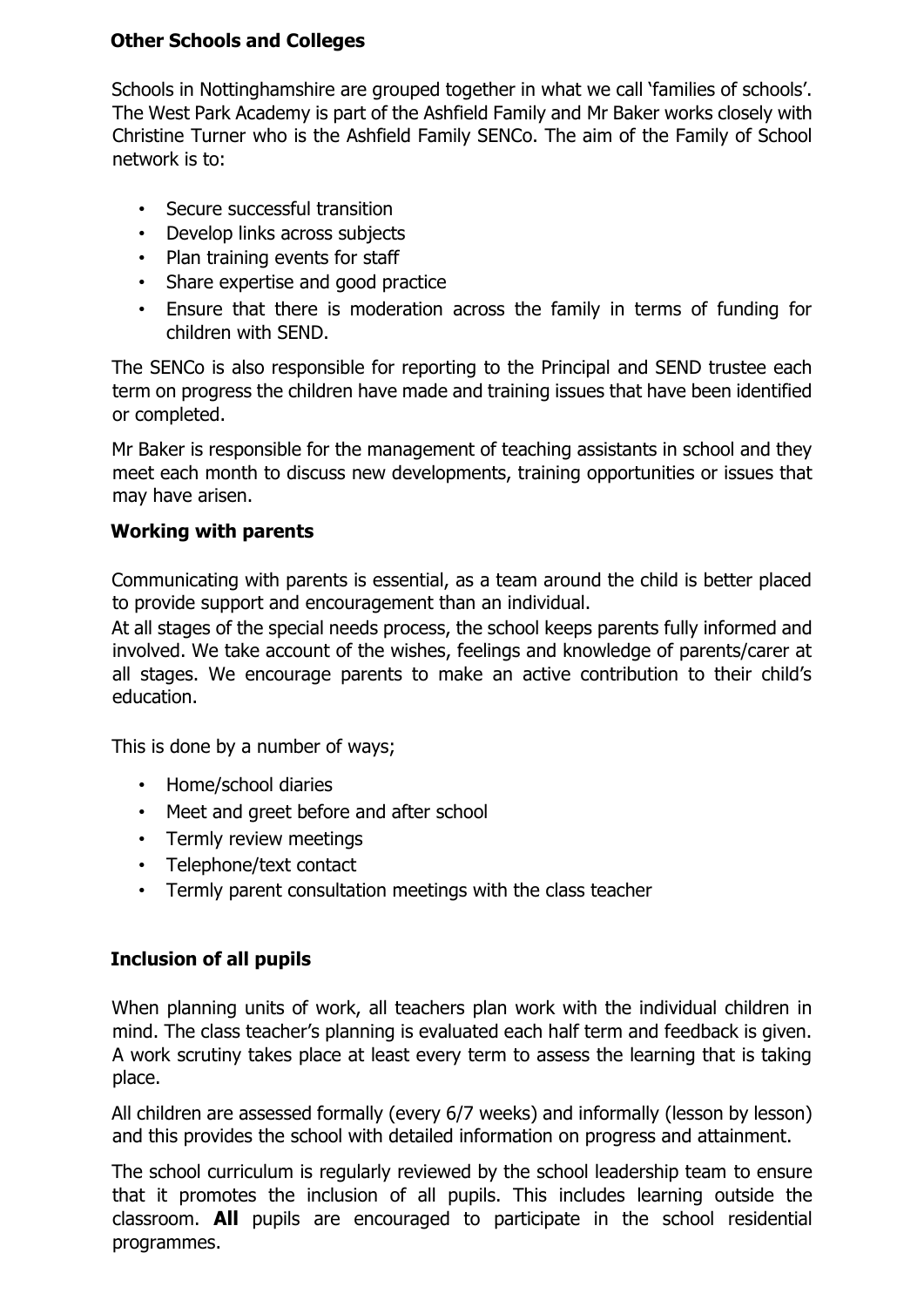All pupils at The West Park Academy take part in personal social and emotional lessons. As a school, we follow the trust values which are: team player, work ethic, ambition, respect, discipline and positivity. These values are incorporated into weekly assemblies as well as class activities.

## **Support for SEN pupils within school**

The head teacher and SENCO have the responsibility for deployment of staff and allocation of resources.

If any member of staff or parent is worried or has a concern about a pupil/their child, a class based support plan will be created by the class teacher and SENCO.

The deployment of teaching assistants will be decided by the head teacher and SENCO and will be flexible and altered accordingly, responding to the child's need.

If a child is classed as having a SEND then school we be able to provide support through the following ways

#### **School budget**

£6000 per SEND child per year.



#### **Family of schools - Additional Needs**

This level of funding is decided by the family of schools whether it is high (£6000) or medium (£4000) per year. This is in addition to the money from the school budget.

This year, 8 pupils received money from the family.



### **Local Authority – High Level Needs**

For children with more complex and severe needs, school is able to access further funding. A decision about this funding is the responsibility of the local authority.

This year, 4 pupils received high level needs funding support.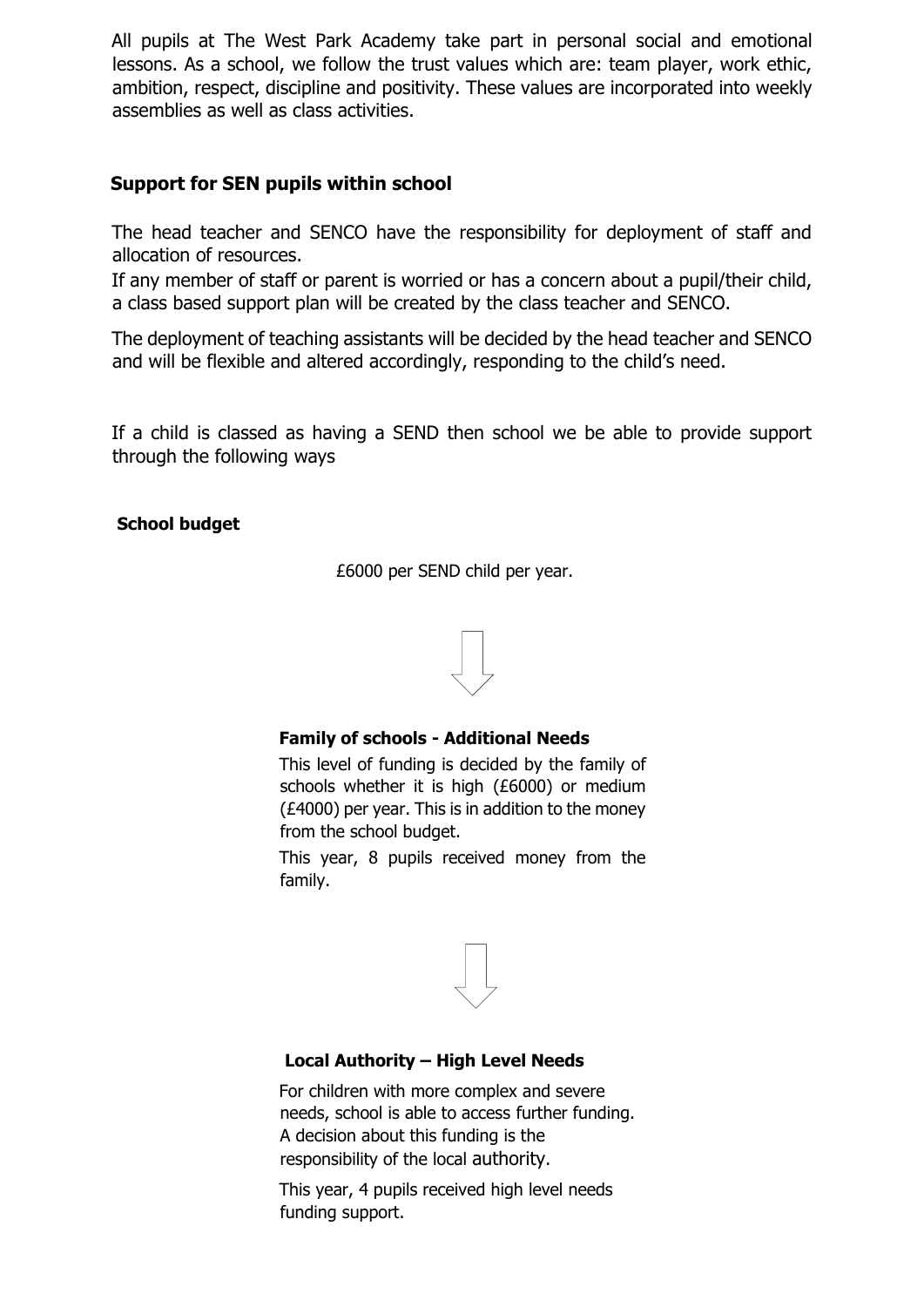## **Pupil voice**

At The West Park Academy, **all** pupils are encouraged to take part in school life. The school council met each half term to decide on any issues and pupils with SEND are often chosen to represent their class.

Before each review meeting all pupils with SEND were consulted as to how they feel about school; what they enjoy and are good at and how we can support them in a way that is best for them.

We also carry out regular questionnaires with children to obtain their views.

### **Complaints procedure**

If a parent or carer has any concerns or complaints regarding the care or welfare of their child, an appointment can be made by them to speak to the SENCO or a member of the Senior Leadership Team who will be able to advise on formal procedures for complaint. A copy of the school's complaint procedure can be found on the school's website.

### **Links to support services**

The school continues to build strong working relationships and links with external support services in order to fully support our SEND pupils and aid school inclusion.

Sharing knowledge and information with our support services is key to the effective and successful SEND provision within our school. Any one of the support services may raise concerns about a pupil. This will then be brought to the attention of the SENCO, who will then inform the child's parents.

The following services will be involved as and when necessary:

- Schools and Families Support Service
- Occupational Therapy
- Physiotherapy
- Primary Social and Emotional Development team
- Education Psychology Service
- Physical Disability Support Service
- Specialist teachers for sensory impairments
- CAMHS (emotional health and well-being)
- The Early Help Unit
- Children's Bereavement Centre
- Early Help Unit
- Health (school nurse, community paediatricians, epilepsy and diabetic specialists)
- The Family Service
- SBAP (Schools Behaviour and Attendance services